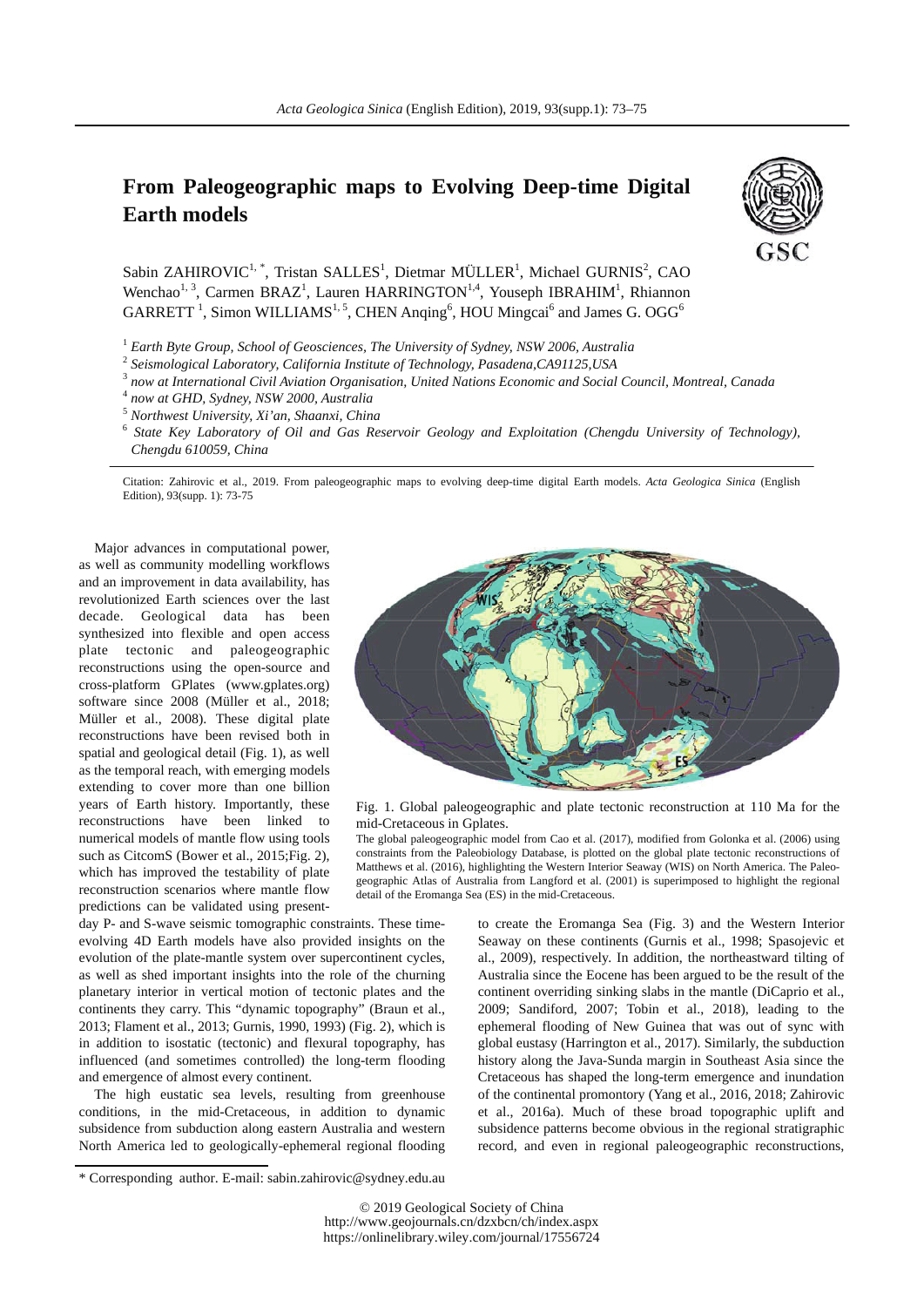

Fig. 2. Global plate reconstructions in GPlates (top row) are used to guide mantle flow models in CitcomS (middle row) allowing us to track the evolution of the plate-mantle system, including dynamic topography (bottom row). Digital community plate reconstructions, in this case the model of Zahirovic et al. (2016b) (top row), is applied as a surface boundary condition following the approach described in Bower et al. (2015) with an Extended Boussinesq Approximation method in CitcomS (middle row) described in Hassan et al. (2016). The resulting mantle flow can be used to estimate dynamic topography (bottom row), which is an important component of Earth's paleogeographic evolution.

such as the global and Asia-focused reconstructions from Golonka et al. (2006), and the Paleogeographic Atlas of Australia from Langford et al. (2001) (Fig. 1).

The maturity of modelling and data approaches signals a new dawn in capturing the evolution of our planet over hundreds of millions of years. In particular, significant strides have been made in linking deep Earth and surface processes (Salles, 2016; Salles and Hardiman, 2016) that transcend spatiotemporal scales, capturing important interactions of the geosphere with other Earth systems (hydrosphere, atmosphere, biosphere, etc.). The open-source Badlands software (https:// github.com/badlands-model/pyBadlands) enables a new generation of paleogeographic map-making (Fig. 3), where Earth's topographic evolution is captured through the interplay between lithospheric and crustal deformation, plate flexure, dynamic topography, eustasy, and the erosion and deposition of sediments on continental-scale models. These models run efficiently on desktop computers, but scale in efficiency also on high performance platforms through user-friendly Docker-Kitematic virtual machines. The challenge now is to generate realistic initial topography, as well as wellconstrained time-evolving boundary conditions (including climate and rainfall), to produce robust models that provide unparalleled insights into the evolving surface and subsurface of our planet. The Paleogeographic Atlas of Australia (http://



Fig. 3. Landscape evolution models using the Badlands code for the Australian continent.

The Paleogeographic Atlas of Australia (Langford et al., 2001) was converted to an initial estimate of topography for landscape evolution models run using Badlands (Salles, 2016; Salles and Hardiman, 2016). Time-evolving rainfall, sea level, tectonic uplift/subsidence, and mantle-driven dynamic topography is applied to track the evolving topography that includes erosion and deposition (Braz et al., in preparation). These panels show the evolution of the Eromanga Sea in Australia since the Cretaceous.